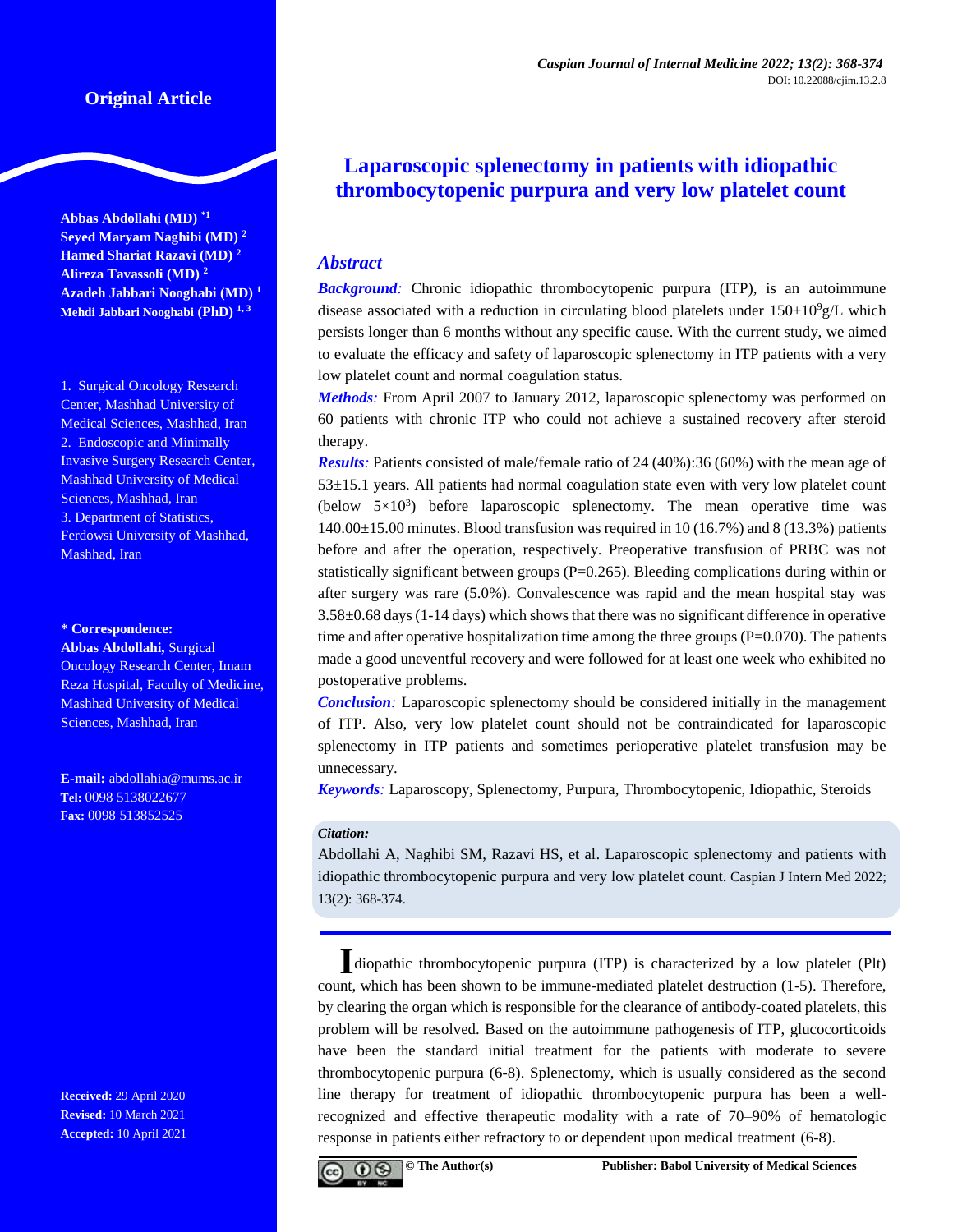Since early 1992, when the first application of laparoscopic procedures for splenectomy was introduced, several retrospective studies have confirmed that laparoscopic spleen (LS) is applied and confident, and it is related with lower morbidity and faster recovery time compared to the conventional surgery [\(9-13\)](#page-5-2). Although low preoperative platelet count may result in bleeding complications, it is not absolutely contraindicated for LS. In some studies, low platelet count  $(\leq 30 \times 10^9 109$ /L) is considered to be inefficacious in LS because of higher morbidity and more blood transfusion requirements [\(14\)](#page-5-3).

Laparoscopic procedure is associated with lower postoperative pain, decreased length of hospitalization, and improved pulmonary function, which allows for rapid recovery and ultimately increases the universal acceptance [\(15-17\)](#page-5-4). Several published studies have shown the technical feasibility of LS with low postoperative morbidity and mortality rates [\(12,](#page-5-5) [18,](#page-5-6) [19\)](#page-5-7). With the current study, we aimed at evaluating the safety of laparoscopic splenectomy in patients with idiopathic thrombocytopenic purpura and very low platelet count.

#### **Methods**

The present study is a prospective study of 60 patients with chronic idiopathic thrombocytopenic purpura (ITP) who underwent laparoscopic splenectomy between April 2007 and January 2012 at Ghaem Hospital of Mashhad, Iran. The study was confirmed by the Ethics Committee of Mashhad University of Medical Sciences. All patients in this study were determined as having ITP based on the guidelines of the American Society of Hematology [\(2\)](#page-5-8). Inclusion criteria for laparoscopic splenectomy (LS) were chronic ITP patients who were refractory to corticosteroids, relapse of thrombocytopenia after tapering of steroid or development of side effects with high doses of steroids. According to the preoperative Plt count, the patients were divided into three groups: Group I with Plt count  $< 10 \times 10^{9}/L$ , group II with Plt count of  $10-30\times10^9$  /L and group III with Plt count >  $30\times10^{9}/L$ . All patients had normal coagulation profile. The clinical and operative data of all patients were collected.

**Operative technique:** The patients were given a polyvalent pneumococcal vaccine at least 2 weeks before surgery. Previous to the surgery, patients also received intravenous hydrocortisone (100 mg in three doses per day) for at least 5 days. After general anesthesia and endotracheal intubation,

we used the standard surgical technique with the patients in the right lateral decubitus position and application of three or four trocars. All procedures were performed with the same surgeon and an assistant surgeon.

**Statistical analysis:** Data was analyzed using R statistical software (Version 3.2). The qualitative variables were analyzed using frequency and percentage in descriptive statistics and chi-square and the Fisher's exact tests as an inferential statistic. Also, we used the mean and standard deviation to describe the numerical variables. Furthermore, independent sample t-test, Mann-Whitney test, one way ANOVA with LSD multiple comparison test and Kruskal-Wallis test were used to compare the numerical variables between groups.

#### **Results**

Patients Characteristics: There were 24 (40.00%) men and 36 (60.00%) women, ranging in age from 14 to 76 years (mean age of 53.00±15.10 years). The time duration of disease from diagnosis to surgery was various. Most patients presented with mild to moderate mucosal bleeding, purpura, epistaxis, and menorrhagia, gastrointestinal and rarely central nervous system hemorrhage. Oral corticosteroids were administered for all patients before admission.

The mean Plt count on admission was (45.30±42.70)  $\times 10^9$ /L. We divided the patients into three main groups: 13 (21.67%) patients had a Plt count <  $10 \times 10^9$ /L (group I), 17 (28.33 %) patients with Plt count of  $10-30 \times 10^9$ /L (group II) and the other 30 (50.00 %) patients had a Plt count  $>30 \times$ 10<sup>9</sup> /L (group III). Blood transfusion was required in 10 (16.7%) and 8 (13.3%) patients before and after the operation, respectively. There was no platelet transfusion before the surgery. According to table 1, there were no significant differences between three groups in age, gender, and preoperative transfusion of packed red blood cell (PRBC)  $(p>0.05)$ .

**Operative outcome:** The comparison of the operative outcome data (operative time, length of hospitalization and PRBC transfusion) of groups is shown in table 2. In 2 (3.33%) patients, accessory spleens were found intraoperatively. The overall mean time of general anesthesia was 2.38±0.78 hours (around 143 minutes in average). The mean length of postoperative hospitalization was 3.75±2.29 (range, 1-14) days. There was no significant difference in operative time and postoperative hospitalization time among the three groups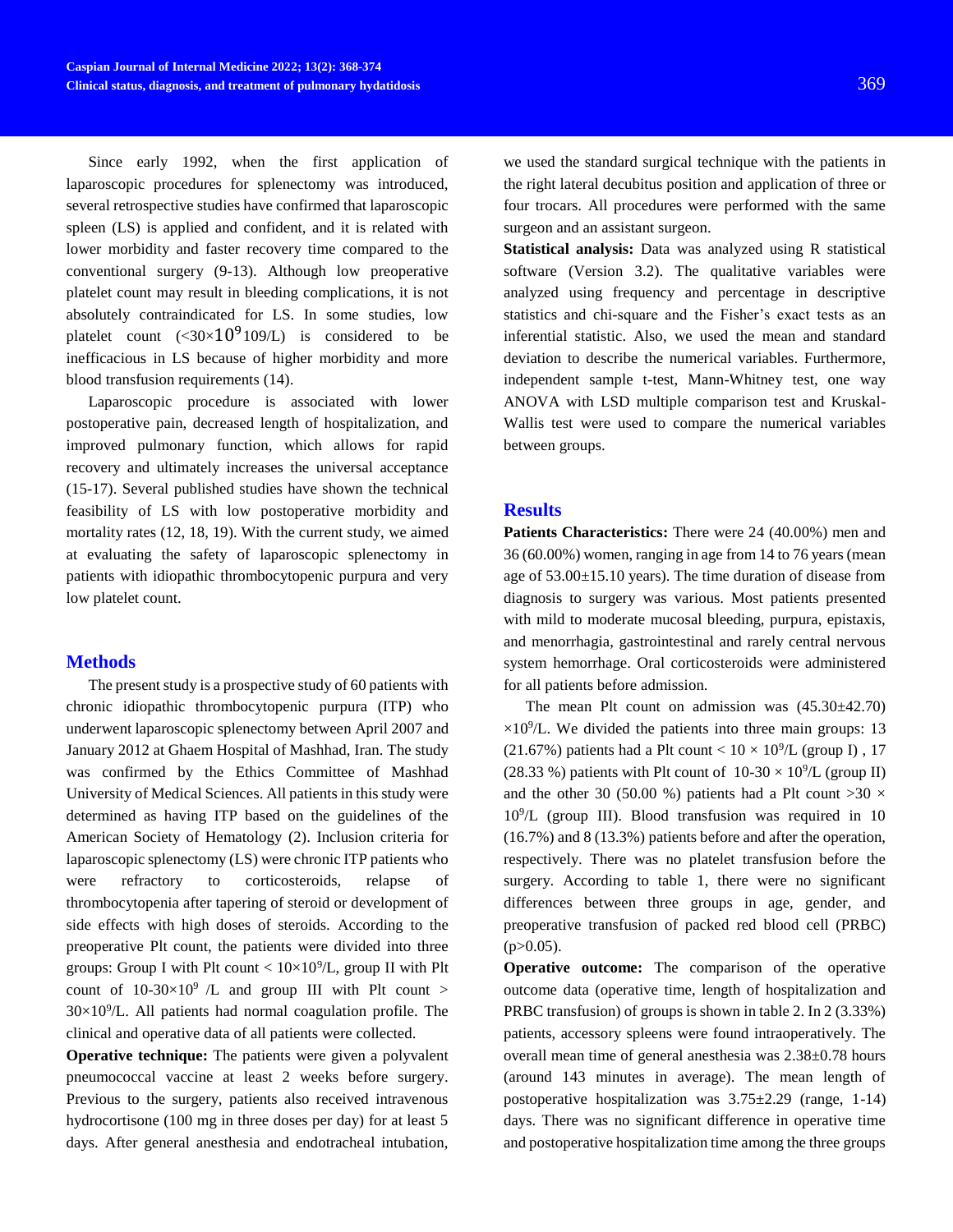(P=0.070). Eight (13.33%) patients experienced massive bleeding (more than 500 mL) during surgery because of splenic capsule tearing or from venous branches. Transfusion of PRBC was required for all these 8 patients after surgery; and in two (25%) patients, the procedure was converted to open surgery for control of bleeding.

Preoperative transfusion of PRBC was not statistically significant between groups  $(P=0.265)$  (table 1). However, postoperative blood transfusion was higher in group I  $(3.60\pm1.14 \text{ packs})$  compared to group II  $(3.00\pm2.83 \text{ packs})$ and III  $(3.00\pm1.41$  packs) but was not statistically significant (P=0.873) (table 2). To evaluate the efficacious factors in PRBC transfusion requirement, the patients were divided into two groups: those who did not receive PRBC transfusion (52, 86.67%) and those who received (8, 13.33%). The results are presented in table 3. According to (table 3), in patients who required blood transfusion, the length of hospitalization was higher than the other group (7.38 $\pm$ 4.31days versus 3.19 $\pm$ 1.07 days, P=0.001).

Also, the comparison of the mean Plt count in the day of surgery, before and after surgery demonstrated a significant difference between the two groups. Other variables such as age, sex, preoperative hemoglobin (Hb) level and operative time were not significantly different (p>0.05).

**Platelet Response:** The platelet response to splenectomy was monitored via regular monitoring of platelet counts after surgery (table 4). In general terms, the platelet counts increased promptly and remarkably in most patients and a steady elevation was observed within the first postoperative days. In the first postoperative day, Plt count for most patients increased to above  $30 \times 10^9$ /L.

The platelet count response in group I was impressively lower than groups II and III ( $p<0.05$ ). At discharge, 36 (60.00%) patients had complete response  $(> 100 \times 10^9/L)$  and 16  $(26.67%)$  patients had Plt count of 30-100×10<sup>9</sup>/L, while the remaining eight (13.33%) patients had no response  $(Plt < 30 \times 10^9/L)$ . The response rate in group I was significantly lower than the other groups (p<0.001). Besides, our comparison of the treatment response based on preoperative Hb level showed that patients with higher level of Hb, achieved complete response than the other two groups (P=0.026), (table 5). The patients with no blood transfusion, had more complete response compared to patients with blood transfusion  $(P=0.011)$  (table 6).

|                                                 |                         | <b>Group I</b><br>$P$ It* $\leq 10 \times 109$<br>Æ. | <b>Group II</b><br>$10\times 109 <$ Plt $\leq 30\times$<br>109/L | Group III 30x<br>$109/L <$ Plt | $\mathbf{P}$<br>value |
|-------------------------------------------------|-------------------------|------------------------------------------------------|------------------------------------------------------------------|--------------------------------|-----------------------|
| Patients' frequency (%)                         |                         | 13 (21.67%)                                          | 17 (28.33%)                                                      | $30(50.00\%)$                  | 0.019                 |
| Sex frequency (column %)                        | Male                    | 6(46.15%)                                            | 6(35.29%)                                                        | 12 (40.00%)                    | 0.887                 |
|                                                 | Female                  | 7(53.85%)                                            | 11 (64.71%)                                                      | 18 (60.00%)                    |                       |
| Age $(y)$                                       |                         | $33.15 \pm 10.85$                                    | $36.29 \pm 14.62$                                                | $32.9 \pm 17.09$               | 0.751                 |
| PRBC transfusion before surgery (mean number of |                         | $6.00 + 5.66$                                        | $3.33 \pm 1.53$                                                  | $2.00 \pm 1.23$                | 0.265                 |
| PRBC <sup>**</sup> transfused)                  |                         |                                                      |                                                                  |                                |                       |
| Hemoglobin before surgery $(g/dL)$              |                         | $10.62 + 2.43$                                       | $11.84 \pm 3.11$                                                 | $11.60 \pm 3.08$               | 0.502                 |
| *Platelet.                                      | **Packed Red Blood Cell |                                                      |                                                                  |                                |                       |

# **Table 1. Patients' Characteristics (frequency (percent) or mean ± SD)**

#### **Table 2. Operative Outcome (mean ±** *SD* **for Plt\* category in day of surgery)**

|                                       | Group I Plt $\leq 10 \times 10^9$ /L | <b>Group II</b><br>$10 \times 10^9$ <plt <math="">\leq 30 \times 10^9/L <math>30 \times 10^9</math>/L <plt< th=""><th><b>Group III</b></th><th><b>P</b> value</th></plt<></plt> | <b>Group III</b> | <b>P</b> value |
|---------------------------------------|--------------------------------------|---------------------------------------------------------------------------------------------------------------------------------------------------------------------------------|------------------|----------------|
| Operative time (hour)                 | $2.38 \pm 0.77$                      | $2.24 \pm 0.66$                                                                                                                                                                 | $2.47 \pm 0.86$  | 0.630          |
| PRBC transfusion after surgery (mean) | $3.60 \pm 1.14$                      | $3.00 \pm 2.83$                                                                                                                                                                 | $3.00 \pm 1.41$  | 0.873          |
| Postoperative hospital stay (day)     | $5.00\pm4.10$                        | $3.65 \pm 1.17$                                                                                                                                                                 | $3.27 \pm 1.41$  | 0.070          |
|                                       |                                      |                                                                                                                                                                                 |                  |                |

\*Platelet, \*\*Packed Red Blood Cell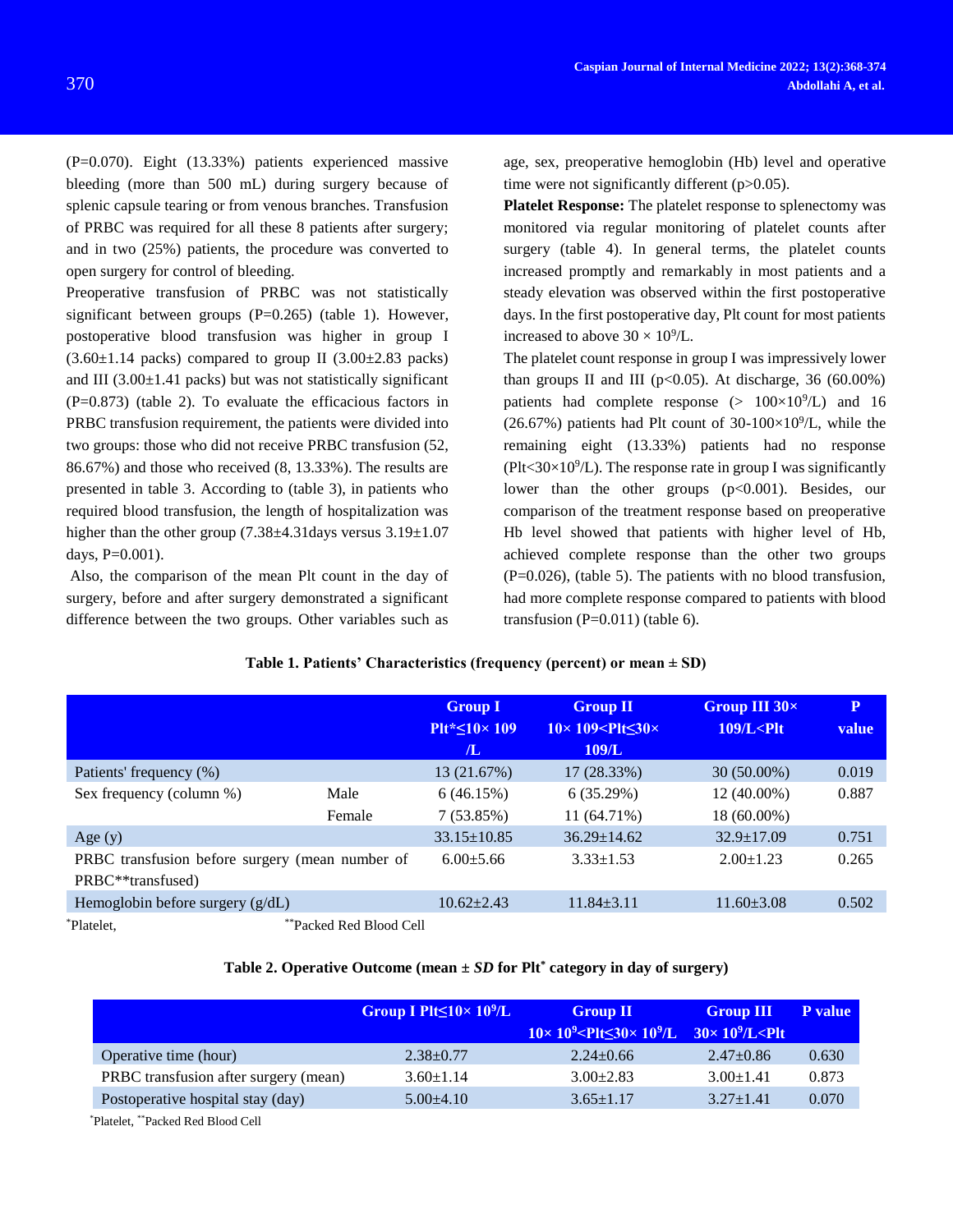#### **Table 3. Comparison of clinical characteristics between patients with or without blood transfusion**

|                                                   |        | <b>No Transfusion</b> | <b>Transfusion</b> | P value |
|---------------------------------------------------|--------|-----------------------|--------------------|---------|
|                                                   |        | $(52, 86.67\%)$       | $(8, 13.33\%)$     |         |
| Age (year)                                        |        | $33.23 \pm 15.07$     | $38.38 \pm 15.45$  | 0.157   |
| Sex frequency (column %)                          | Male   | 21 (40.38%)           | $3(37.50\%)$       | 0.999   |
|                                                   | Female | 31 (59.62%)           | $5(62.50\%)$       |         |
| $P1t^*$ in the day of surgery (x10 <sup>9</sup> ) |        | $50.33 \pm 43.49$     | $12.5 \pm 11.86$   | 0.003   |
| Hospital stay (day)                               |        | $3.19 \pm 1.07$       | $7.38 \pm 4.31$    | 0.001   |
| Operative time (hour)                             |        | $2.35 \pm 0.78$       | $2.63 \pm 0.74$    | 0.366   |
| Plt before surgery $(x10^9)$                      |        | $84.50\pm74.95$       | $17.00 \pm 12.15$  | 0.023   |
| Plt After surgery $(x10^9)$                       |        | $135.25 \pm 88.37$    | $56.13 \pm 63.69$  | 0.006   |
| Hemoglobin level before surgery $(g/dL)$          |        | $11.69 \pm 2.97$      | $9.89 \pm 2.42$    | 0.071   |
| *Platelet                                         |        |                       |                    |         |

| Table 4. Platelet response to splenectomy     |                                                                      |                                                       |                                                                                              |                                                                                     |            |  |  |
|-----------------------------------------------|----------------------------------------------------------------------|-------------------------------------------------------|----------------------------------------------------------------------------------------------|-------------------------------------------------------------------------------------|------------|--|--|
|                                               |                                                                      | <b>Group I</b><br>$P1t^* \leq 10 \times$<br>$10^9$ /L | <b>Group II</b><br>$10\times10^9$ <plt<math>\leq 30\times<br/><math>10^9</math>/L</plt<math> | <b>Group III</b><br>$30\times$<br>$10^9$ /L <plt< th=""><th>P<br/>value</th></plt<> | P<br>value |  |  |
| Platelet count after surgery $\times 10^3$    |                                                                      | $50.31 \pm 55.26$                                     | $117.35 \pm 73.22$                                                                           | $161.10\pm90.03$                                                                    | < 0.001    |  |  |
| Response rate, frequency (% within<br>groups) | $CR^{**}$ 36 (60.00%)<br>$R^{***}16(26.67%)$<br>$NR^{***8(13.33\%)}$ | $2(15.38\%)$<br>4(30.77%)<br>7(53.85%)                | $9(52.94\%)$<br>7(41.18%)<br>1(5.88%)                                                        | 25 (83.33%)<br>5(16.67%)<br>$0(0\%)$                                                | < 0.001    |  |  |

\*Platelet, \*\*CR: Complete Response ( $100 \times 10^9/\text{L}$  <Plt), \*\*\*R: Response (30-100 × 10<sup>9</sup>/L), \*\*\*\*NR: No Response (Plt≤30× 10<sup>9</sup>/L)

#### **Table 5. Comparison of treatment response according to hemoglobin level before surgery**

|                                                                                                                                                                                                                      | $NR^*(I)$ | $\mathbf{R}^{**}(\mathbf{II})$ | $CR^{***} (III)$ P value |       | P value                             |       |
|----------------------------------------------------------------------------------------------------------------------------------------------------------------------------------------------------------------------|-----------|--------------------------------|--------------------------|-------|-------------------------------------|-------|
|                                                                                                                                                                                                                      |           |                                |                          |       | <b>I</b> vs. II II vs. III IVS. III |       |
| Hemoglobin level $(g/dL)$ 9.63±1.38 10.58±2.19 12.25±3.23 0.026                                                                                                                                                      |           |                                |                          | 0.717 | 0.126                               | 0.052 |
| *NR: No Response (Plt $\leq 30 \times 10^9$ /L), **R: Response (30-100 $\times 10^9$ /L), ***CR: Complete Response (100 $\times 10^9$ /L <plt)< td=""><td></td><td></td><td></td><td></td><td></td><td></td></plt)<> |           |                                |                          |       |                                     |       |

# **Table 6. Comparison of treatment response between different groups of recipients of packed red blood cell after surgery**

|                           |                           | <b>Not Transfused (n=52)</b> | <b>Transfused</b><br>$(n=8)$ | <b>Total</b> | <b>P</b> value |
|---------------------------|---------------------------|------------------------------|------------------------------|--------------|----------------|
| Response rate, $n$ $(\%)$ | $CR^*$                    | 34 (56.7%)                   | $2(3.3\%)$                   | $36(60.0\%)$ |                |
|                           | $R^{**}$                  | 14 (23.3%)                   | $2(3.3\%)$                   | 16(26.7%)    | 0.011          |
|                           | ${\sf NR}^{\ast\ast\ast}$ | $4(6.7\%)$                   | $4(6.7\%)$                   | $8(13.3\%)$  |                |

<sup>\*</sup>CR: Complete Response (100 × 10<sup>9</sup>/L <Plt), \*\*R: Response (30-100 × 10<sup>9</sup>/L), \*\*\*NR: No Response (Plt≤30× 10<sup>9</sup>/L)

# **Discussion**

Idiopathic thrombocytopenic purpura is the prevalent hematologic disorder for all ages, with incidence of more than 2 in 100000 annually and remission rate of 5-11% in adults [\(20\)](#page-5-9). According to a large series, splenectomy required in 20- 45% patients but the exact rate of necessity to splenectomy remains unclear [\(1,](#page-5-0) [3,](#page-5-10) [5\)](#page-5-11). Based on the studies, after splenectomy, the remission rate in adult and relapse occurred approximately 88% and 15%, respectively. According to our data, 36 (60%) patients had complete response, 16 (26.7%) patients showed a response and 8 (13.3%) patients had no response to splenectomy (table 6). Laparoscopic splenectomy is an accepted procedure and well established modality in ITP patients, and appears to be safe, efficient and the best option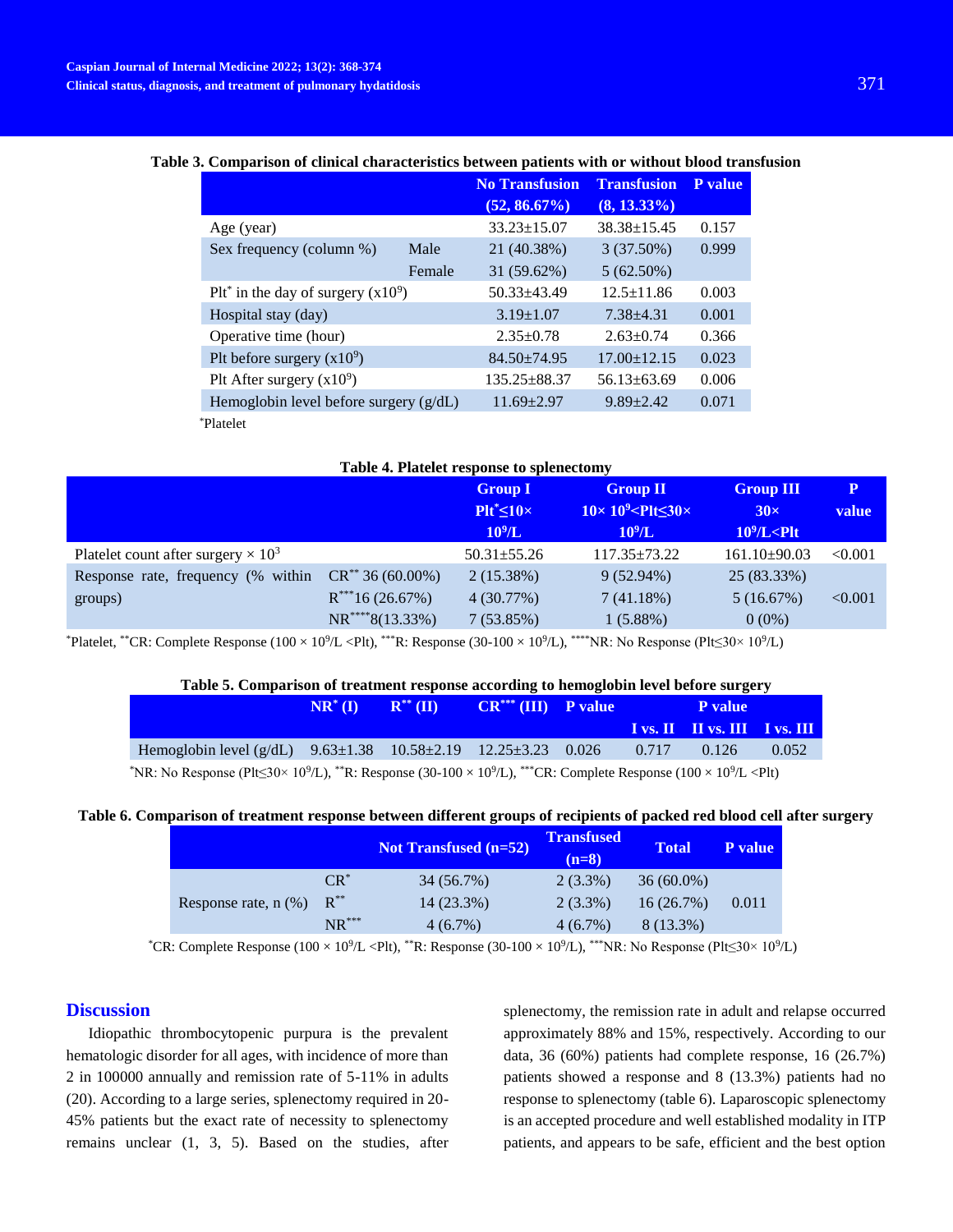in patients resistant to glucocorticoid therapy, who are candidates for elective splenectomy [\(21,](#page-5-12) [22\)](#page-6-0). Furthermore, some authors recommended early splenectomy in ITP patients with long history of glucocorticoid therapy and rapid response to medical treatment to decrease the duration and indeed the morbidity of medical therapy  $(1,3, 23)$  $(1,3, 23)$  $(1,3, 23)$ .

Despite the advantages of laparoscopic splenectomy in ITP patients, the safe level of preoperative Hb and platelet count, their impact on postoperative results and necessity for transfusion during or after the procedure remain unclear. Based on this study, patients with higher Hb level and platelet count  $>30 \times 10^9$ /L showed complete response but patients who need PRBC transfusion and platelet<10 $\times$  10 $^9$ /L showed no response. The eventual contest among surgeons can be attributed to the major risk of preoperative bleeding because of low Plt count. In ITP patients, as the Plt count decreases, the mean Plt volume increases, furthermore the larger platelet seems to be younger and more reactive [\(24,](#page-6-2) [25\)](#page-6-3). So the bleeding time of these patients is usually shorter than expected based on the level of thrombocytopenia, and actually the severity of bleeding is less than the situation which the thrombocytopenia is due to bone marrow failure [\(26\)](#page-6-4).

According to the British Committee for Standards in Hematology (BCSH) guidelines, the mean Plt count recommended for splenectomy is  $30 \times 10^3$  [\(7\)](#page-5-13). BCSH guidelines recommend glucocorticoids and/or IV Ig in the treatment of affected patients but a majority of them never achieve a satisfactory promotion. Prophylactic perioperative transfusion of Plt is considered for patients with Plt count <  $10 \times 10^9$ /L once the splenic artery is ligated, but there is not any accepted consensus on the appropriate time for transfusion of Plt and the exact efficacy of it in ITP patients. Some studies declared that laparoscopic splenectomy can be done safely in patients with a platelet count lower than  $10\times10^{9}/L$  without any platelet transfusion if there is no evidence of preoperative severe coagulopathy or bleeding [\(27-31\)](#page-6-5).

In candidates for laparoscopic splenectomy, the first important issue is to provide a safe anesthesia. Airway bleeding caused by intubation, trauma and intracranial hemorrhage caused by coughing after introduction of tracheal tube may result in major morbidity and mortality [\(30\)](#page-6-6). In the ITP patients, preoperative transfusion of Plt cannot result in a satisfactory promotion in Plt level, therefore, in this situation, transfusion of PRBC may limit the complications of hemorrhage. The other concerning problem is bleeding due to

surgical trauma. Actually, these patients are more subject to intraoperative bleeding, leading to higher complications and greater requirements to blood transfusion [\(14,](#page-5-3) [31\)](#page-6-7). In our study, the patients with a very low platelet count needed for more blood transfusion and relatively had more intraoperative blood loss, and therefore received more PRBC, but there was not any significant difference between the patients according to the Plt level. Interestingly, the mean Plt count before surgery, in the day of surgery and after surgery, and remission rate in non-transfused patients was significantly higher than patients who needed transfusion.

Although, in the past decades, it has been accepted to administer PRBC transfusion to severely thrombocytopenic individuals but there is no evidence to confirm preoperative PRBC transfusion has any efficacy in patients who are indicated for laparoscopic splenectomy [\(27\)](#page-6-5). Accordingly, in this study, the Hb level was not significantly different in these two groups. After all, blood transfusion did not cause any significant effect on the consequences of this procedure.

Based on the electron microscopic studies, thrombocytopenia is associated with step by step (piecemeal) thinning of the vessel wall endothelium due to development of gaps between endothelium cells which may result in extravasation of red blood cells [\(27\)](#page-6-5). This condition can lead to mild to severe anemia in ITP patients with very low platelet counts before surgery relatively because of mucocutaneous bleedings. Blood transfusion can decrease the risk of anemia in these patients. However the recent advances in surgical techniques like laparoscopic splenectomy significantly lowered the necessity for Plt and blood transfusion in comparison to open surgery methods [\(32,](#page-6-8) [33\)](#page-6-9).

In conclusions, laparoscopic splenectomy in patients with chronic idiopathic thrombocytopenic purpura and very low platelet count is a safe and effective procedure with low complications. Although in some ITP patients, blood transfusion is considered as a routine part of orders, our experience showed that very low Plt count  $(< 10 \times 10^9/L)$  with a normal coagulation profile is not contraindicated for laparoscopic splenectomy, do not increase complications and blood transfusion may not be necessary during surgery. But further investigations are needed to make clear the exact role of blood transfusion in these patients. Based on our results, it seems that intraoperative bleeding can be greatly prevented by increased skills, precise and meticulous methods, adequate instrumentation and advanced techniques of laparoscopic splenectomy.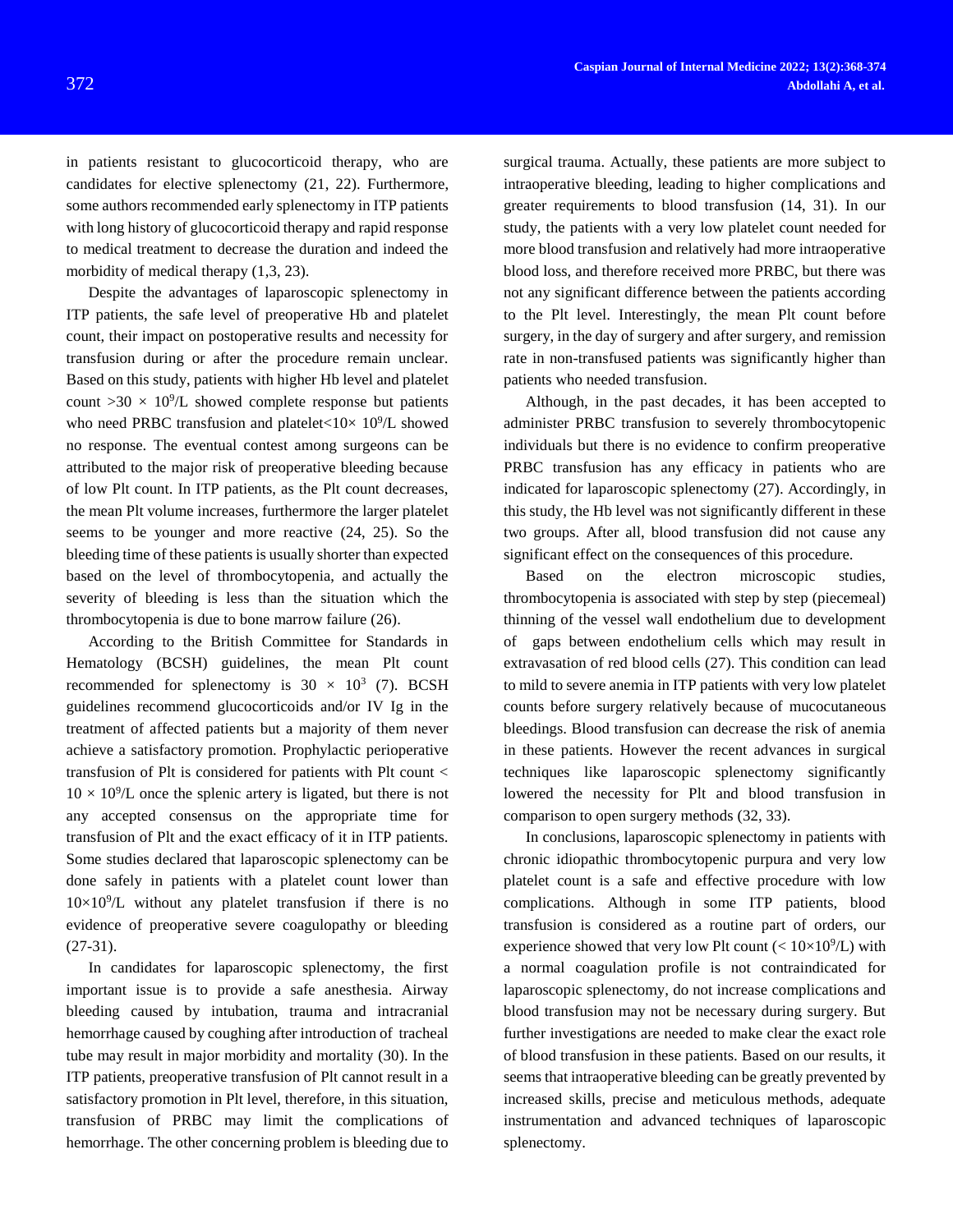# **Acknowledgments**

We would like to thank Ms. M. Hassanpour for her kind assistance in preparation of this manuscript.

**Funding:** This work was supported by the Vice Chancellery for Research of Mashhad University of Medical Sciences, Mashhad, Iran conducted in the Surgical Oncology Research Center of Mashhad University of Medical Sciences, Mashhad, Iran.

**Conflicts of Interest:** The authors declare that there is no conflict of interest.

# **References**

- <span id="page-5-0"></span>1. Ben-Yehuda D, Gillis S, Eldor A. Clinical and therapeutic experience in 712 Israeli patients with idiopathic thrombocytopenic purpura. Israeli ITP Study Group. Acta Haematologica 1994; 91: 1-6.
- <span id="page-5-8"></span>2. Gernsheimer T. Chronic idiopathic thrombocytopenic purpura: mechanisms of pathogenesis. Oncologist 2009; 14: 12-21.
- <span id="page-5-10"></span>3. Pizzuto J, Ambriz R. Therapeutic experience on 934 adults with idiopathic thrombocytopenic purpura: multicentric trial of the cooperative Latin American group on hemostasis and thrombosis. Blood 1984; 64: 1179-83.
- 4. Rodeghiero F, Stasi R, Gernsheimer T, et al. Standardization of terminology, definitions and outcome criteria in immune thrombocytopenic purpura of adults and children: report from an international working group. Blood 2009; 113: 2386-93.
- <span id="page-5-11"></span>5. Stasi R, Stipa E, Masi M, et al. Long-term observation of 208 adults with chronic idiopathic thrombocytopenic purpura. Am J Med 1995; 98: 436-42.
- <span id="page-5-1"></span>6. George JN, Woolf SH, Raskob GE, et al. Idiopathic thrombocytopenic purpura: a practice guideline developed by explicit methods for the American Society of Hematology. Blood 1996; 88: 3-40.
- <span id="page-5-13"></span>7. British Committee for Standards in Haematology General Haematology Task Force. Guidelines for the investigation and management of idiopathic thrombocytopenic purpura in adults, children and in pregnancy. Br J Haematol 2003; 120: 574-96.
- 8. Provan D, Stasi R, Newland AC, et al. International consensus report on the investigation and management of

primary immune thrombocytopenia. Blood 2010; 115: 168-86.

- <span id="page-5-2"></span>9. Brunt LM, Langer JC, Quasebarth MA, Whitman ED. Comparative analysis of laparoscopic versus open splenectomy. Am J Surg 1996; 172: 596-9; discussion 9- 601.
- 10. Delaitre B, Maignien B, Icard P. Laparoscopic splenectomy. Br J Surg 1992; 79: 1334.
- 11. Phillips EH, Carroll BJ, Fallas MJ. Laparoscopic splenectomy. Surg Endosc 1994; 8: 931-3.
- <span id="page-5-5"></span>12. Poulin EC, Thibault C, Mamazza J. Laparoscopic splenectomy. Surg Endosc 1995; 9: 172-6; discussion 176- 7.
- 13. Yee LF, Carvajal SH, de Lorimier AA, Mulvihill SJ. Laparoscopic splenectomy. The initial experience at University of California, San Francisco. Arch Surg 1995; 130: 874-7; discussion 877-9.
- <span id="page-5-3"></span>14. Keidar A, Sagi B, Szold A. Laparoscopic splenectomy for immune thrombocytopenic purpura in patients with severe refractory thrombocytopenia. Pathophysiol Haemost Thromb 2003; 33: 116-9.
- <span id="page-5-4"></span>15. No authors listed. Gallstones and laparoscopic cholecystectomy. NIH Consensus Development Panel on Gallstones and Laparoscopic Cholecystectomy. Surg Endosc 1993; 7: 271-9.
- 16. Hinder RA, Filipi CJ, Wetscher G, et al. Laparoscopic Nissen fundoplication is an effective treatment for gastroesophageal reflux disease. Ann Surg 1994; 220: 472-83.
- 17. Katkhouda N, Hurwitz MB, Rivera RT, et al. Laparoscopic splenectomy: outcome and efficacy in 103 consecutive patients. Ann Surg 1998; 228: 568-78.
- <span id="page-5-6"></span>18. Cadiere GB, Verroken R, Himpens J, et al. Operative strategy in laparoscopic splenectomy. J Am Coll Surg 1994; 179: 668-72.
- <span id="page-5-7"></span>19. Gigot JF, de Ville de Goyet J, Van Beers BE, Reding R, Etienne J, Jadoul P, et al. Laparoscopic splenectomy in adults and children: experience with 31 patients. Surgery 1996; 119: 384-9.
- <span id="page-5-9"></span>20. Fogarty PF, Segal JB. The epidemiology of immune thrombocytopenic purpura. Curr Opin Hematol 2007; 14: 515-9.
- <span id="page-5-12"></span>21. Kojouri K, Vesely SK, Terrell DR, George JN. Splenectomy for adult patients with idiopathic thrombocytopenic purpura: a systematic review to assess